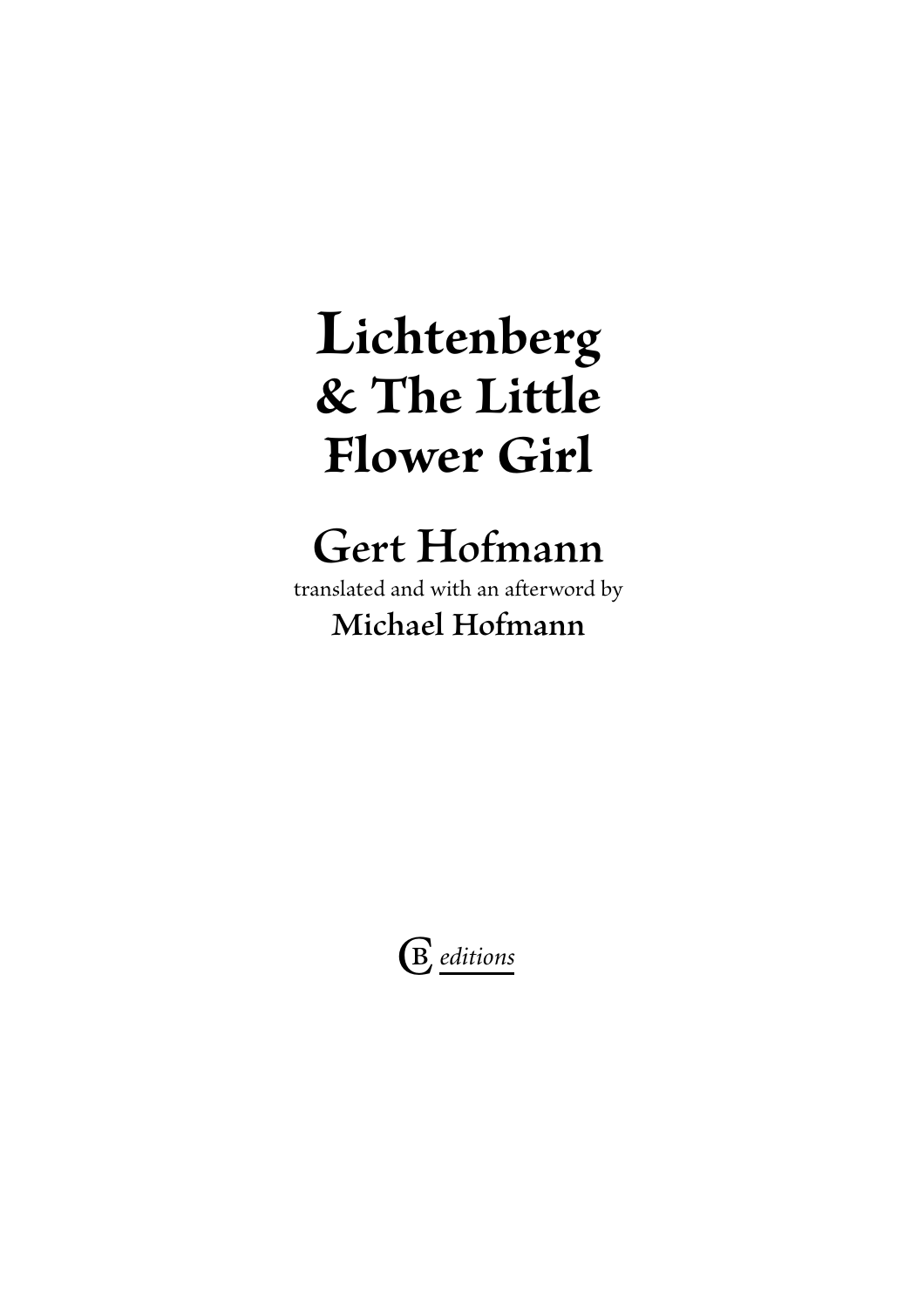First published in Great Britain in 2008 by CB editions 146 Percy Road London w12 9ql www.cbeditions.com

Originally published in Germany in 1994 as *Kleine Stechardin* This translation published in the USA in 2004 by New Directions Publishing Corporation 80 Eighth Avenue, New York, ny 10011

All rights reserved

© 1994 by Carl Hanser Verlag © 2004 by Michael Hofmann

The right of Michael Hofmann to be identified as translator of this work has been asserted in accordance with Section 77 of the Copyright, Designs and Patents Act 1988

Printed in England by Primary Colours, London w3 8DH

isbn 978–0–9557285–5–6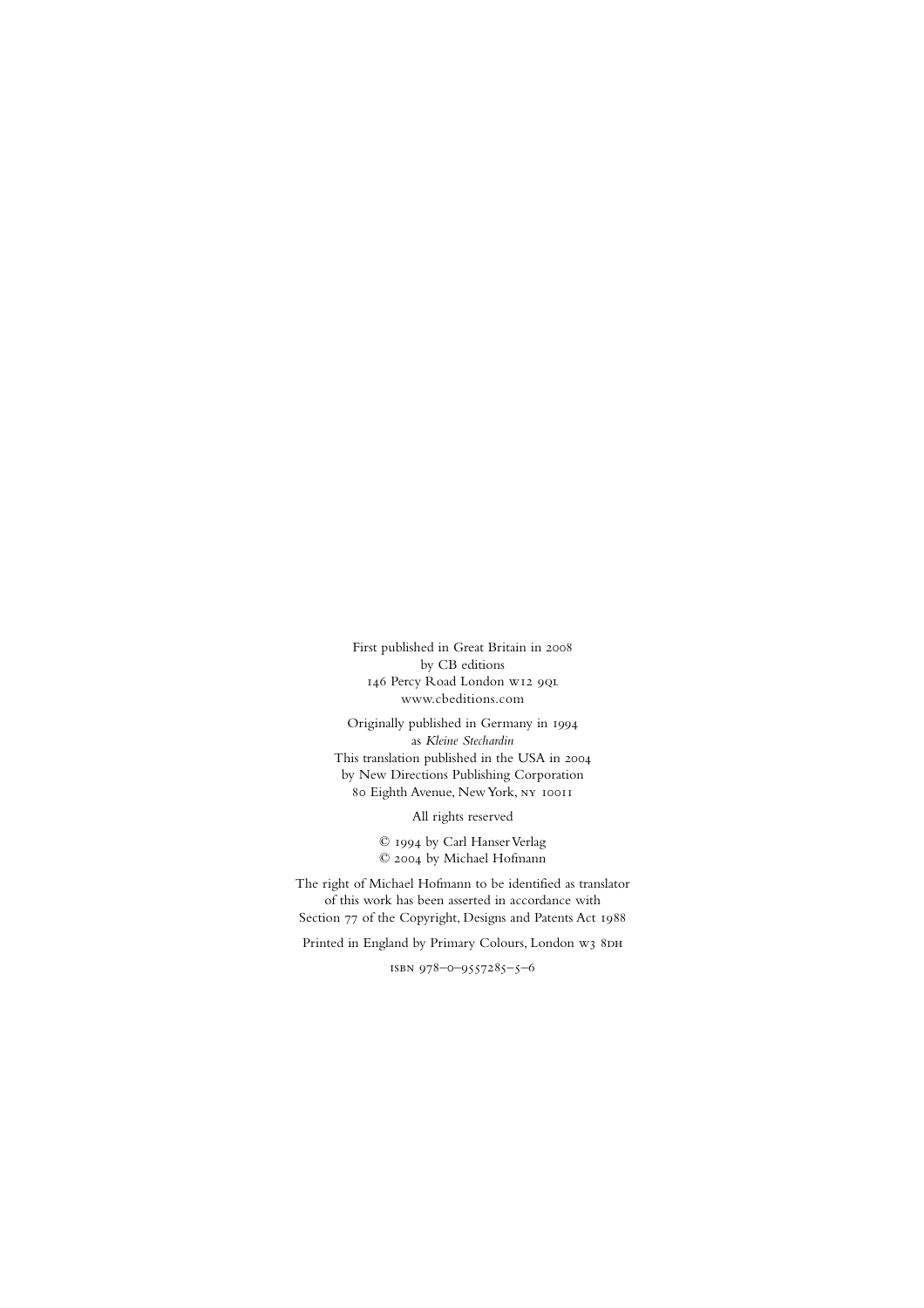It will not have escaped admirers of Lichtenberg that many of the things attributed to him in this book have been quite shamelessly invented and concocted: his sitting around in the evenings, the back and forth—mainly forth—of his feelings, the regular headaches, and the irregular quotations. But it is precisely here, in the inventions and concoctions, the conundrums and contradictions, the whole—as someone once put it—"human mess," that the full truth about the little man may find its best expression. Under our hands, he has become not as he was, but as he might also have been.

Gert Hofmann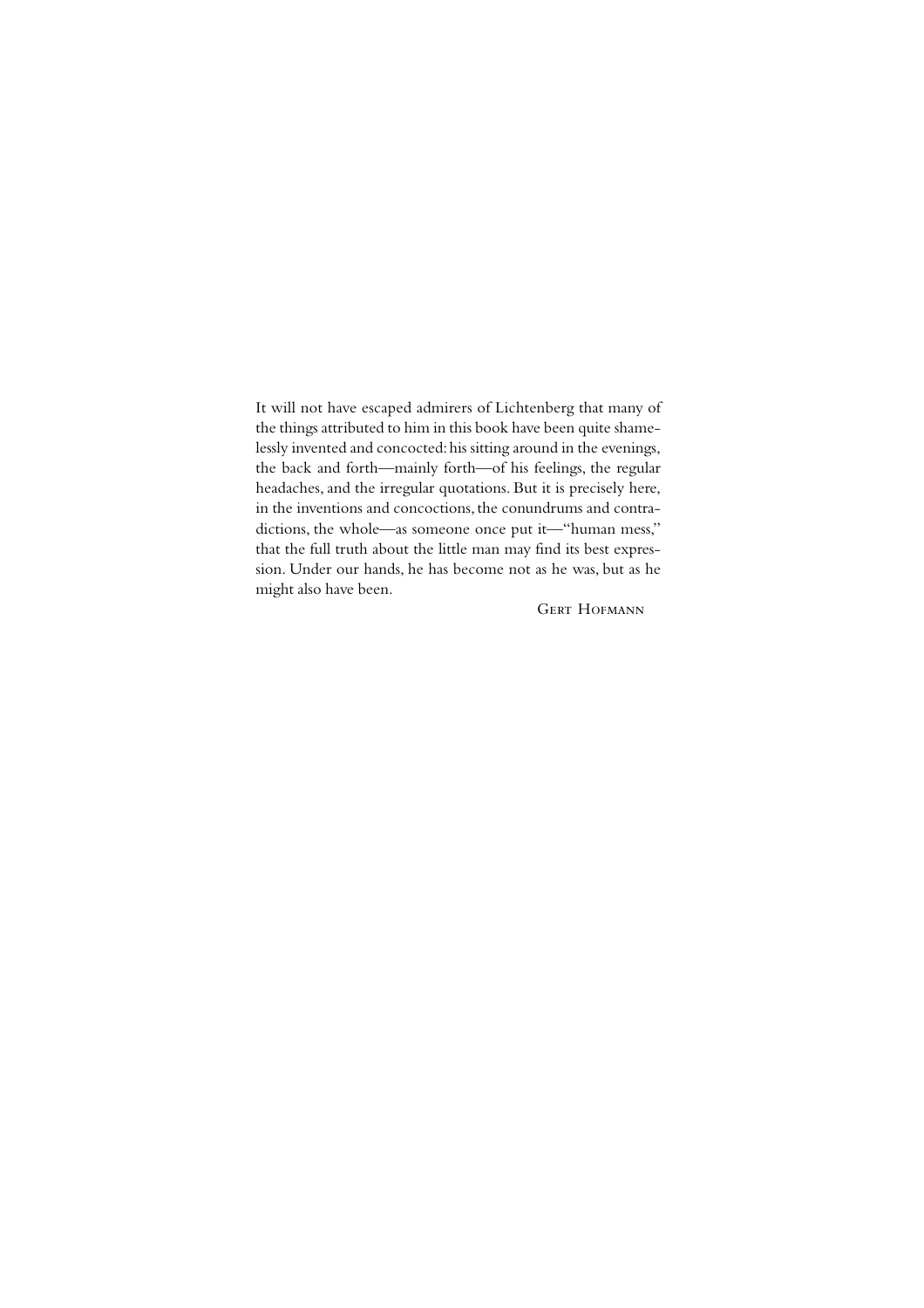### *[ 1 ]*

NCE, MANY MANY YEARS AGO, PROFESSOR LICHTENBERG pulled on his lecture coat and headed out. He wanted to see what the weather was doing. Because he was a vain fellow, he had silver buttons on his lecture coat. From time to time, he would lose one.Then he would go crawling around his apartment in the wing of the house on the Gotmarstrasse, crying: Where has it got to now? As he scrabbled around among the chair legs, one thing became clear: he had a hunchback! Quick, let's write about it!

The hunchback was enormous!

Lichtenberg himself can't have been much taller than fourfoot-nine. And that's how he would go about in the world. That's how he would go about in the public street, and even out of town. But he always came back. Sometimes he would wear a hat, mostly he wouldn't.They called him "a little lizard of a fellow" or "our leprechaun."

He would never have been good-looking, even without a hunchback. His eyes were generally inflamed, his nose dripped from time to time, people corresponded about his ears—"like dishcloths!"—and as for his teeth . . . More about them anon! His hunchback was a little beast that squatted on top of him. From there it dominated his life. Even the agitation that came over him from time to time came from there. People didn't just want to see it, they were keen to touch it as well.

1

What for?

Because it was lucky!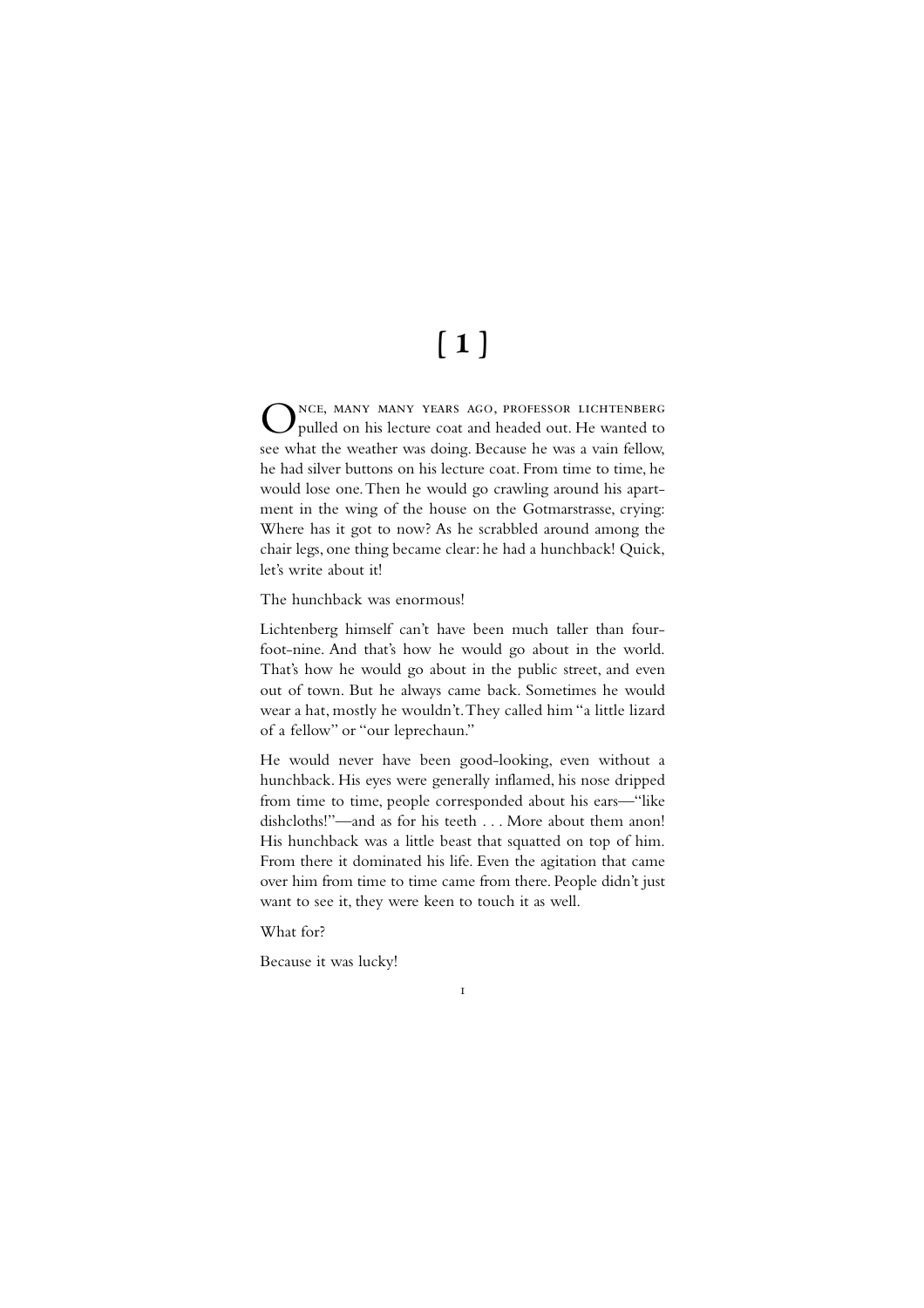And so he trotted through the town. Stop, little chappie, they cried, and reached out their hands towards his hunchback. He wished they wouldn't insist on touching it. It made him feel terribly impatient, later sad.

Stop that, he cried, what do you think you're doing? Sometimes he ran away.

He had vile thoughts when he was sitting alone at home, writing one of his long and witty letters to a young and pretty woman. He sucked the top of his pen and thought them . . . He would be wearing a wig, usually one of human hair. He wore silver buckles on his shoes.When he had been walking awhile, he cried:Air! and pulled them open. Because the wig was a little big for him—"look," he said, "my head's shrinking!"—he tugged at it from time to time. Under his arm he carried a bunch of books "that double, if not treble, the significance of the world." And now I'm going to bring the world back to manageable proportions, he cried, and tore out a few pages. Often he hated scholarliness and got all melancholy. He sat in a corner and cried: What's it all for? (He meant life and all the trimmings.) And now, he said, I'll take a turn round the block! The students he called his "little ones." I can already hear them stamping their feet with impatience, he said! Any minute I'll have to start earning money and spreading understanding!

That was . . .

In May 1777. It's no longer true. It has to be made up afresh.

And where?

Why, in Göttingen on the Leine! Where the professor lived. And his books and scientific equipment with him.

His eyesight got worse. Sometimes he couldn't see anything, sometimes admittedly too much.Then he would shut his eyes and cry: That much isn't called for! His round head rather thoughtful, he hadn't been out yet that day. He preferred

 $\overline{2}$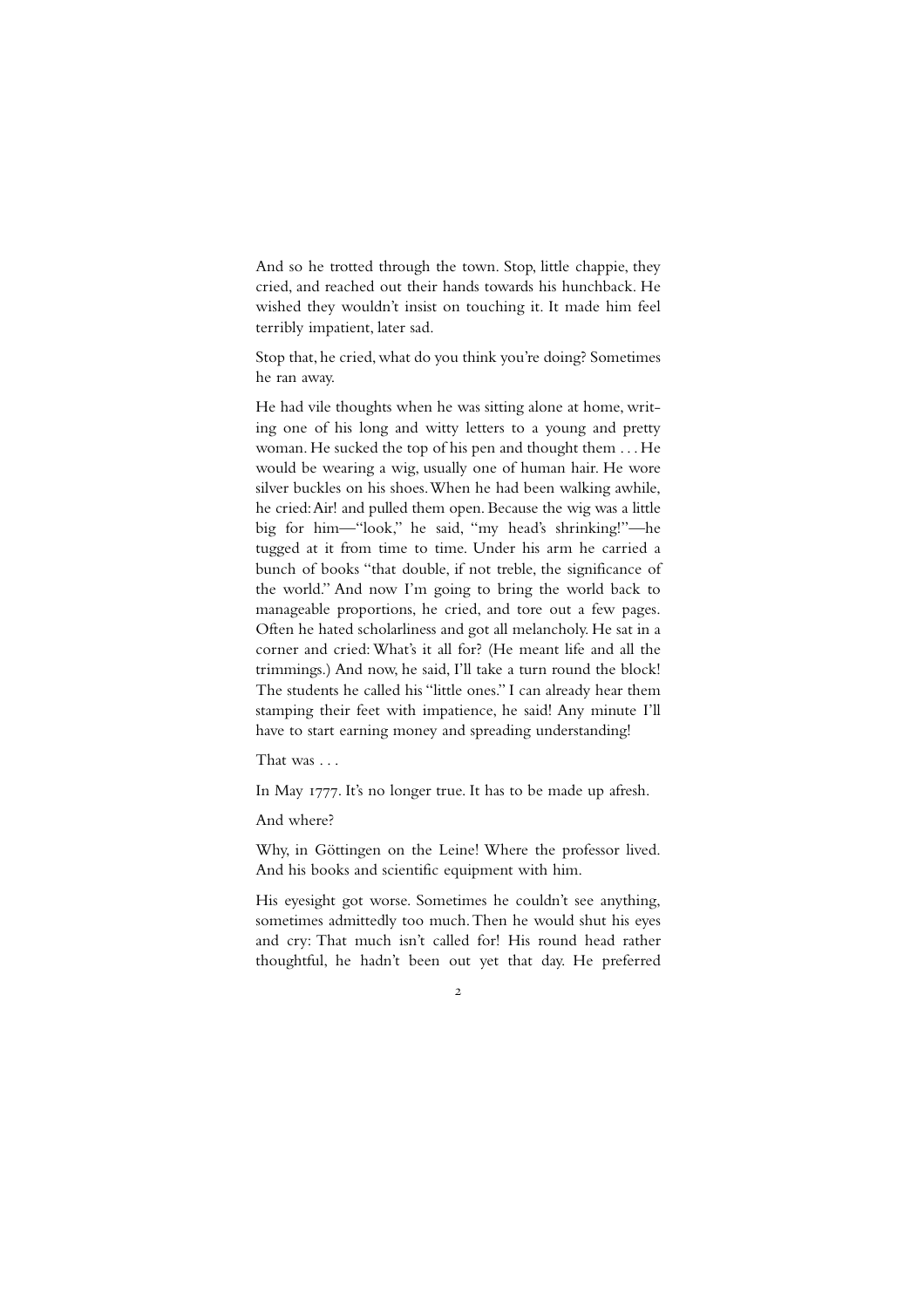indoors.There he had his three desks and any number of chairs and the colossal bookcase "that one day will fall on top of me." And the windows, affording him a view of the street, and of those people who were coming down it, perhaps with a view to seeing him. (It was the custom for artists and scholars to keep open house, and offer all comers a plate of soup.) "It is characteristic of Göttingen," he wrote to Johann Gottwerth Müller von Itzehoe (1743–1828) "that even the outdoors are cramped, to say nothing of the Göttingen minds!" Because he wasn't in England anymore—and wouldn't go there again—he stopped looking out of the window. All he could see there was the German sky anyway, more white than blue.

So Lichtenberg sat in Göttingen with few friends and numerous adversaries.

And without so much as a wife?

Without a wife!

When he set foot outside the house, there was a small puff of wind blowing.The Gotmarstrasse was almost empty.The wind swept the hat off one gentleman's head, or at least it did its damnedest to. It lifted up the women's skirts, that was the best thing about the wind. Lichtenberg went out onto the street to keek under a skirt or two. To see the odd ankle and calf, and maybe even a knee. He thought: Nothing is wasted on me, not even trifles!

Was he really as tiny as people said, and as they wrote in London? Well, one thing, he had stopped growing! Or maybe his brain was still growing, he wasn't sure. His brow, when he passed his hand over it, was prettily curved, but what was behind it? At any rate, he had dainty little hands and feet, and shining eyes, sometimes. And that big head full of notions— "both scientific and other."With that, he invented an alternative world, which he often made notes about. Shame, he thought, that I'm not completely healthy!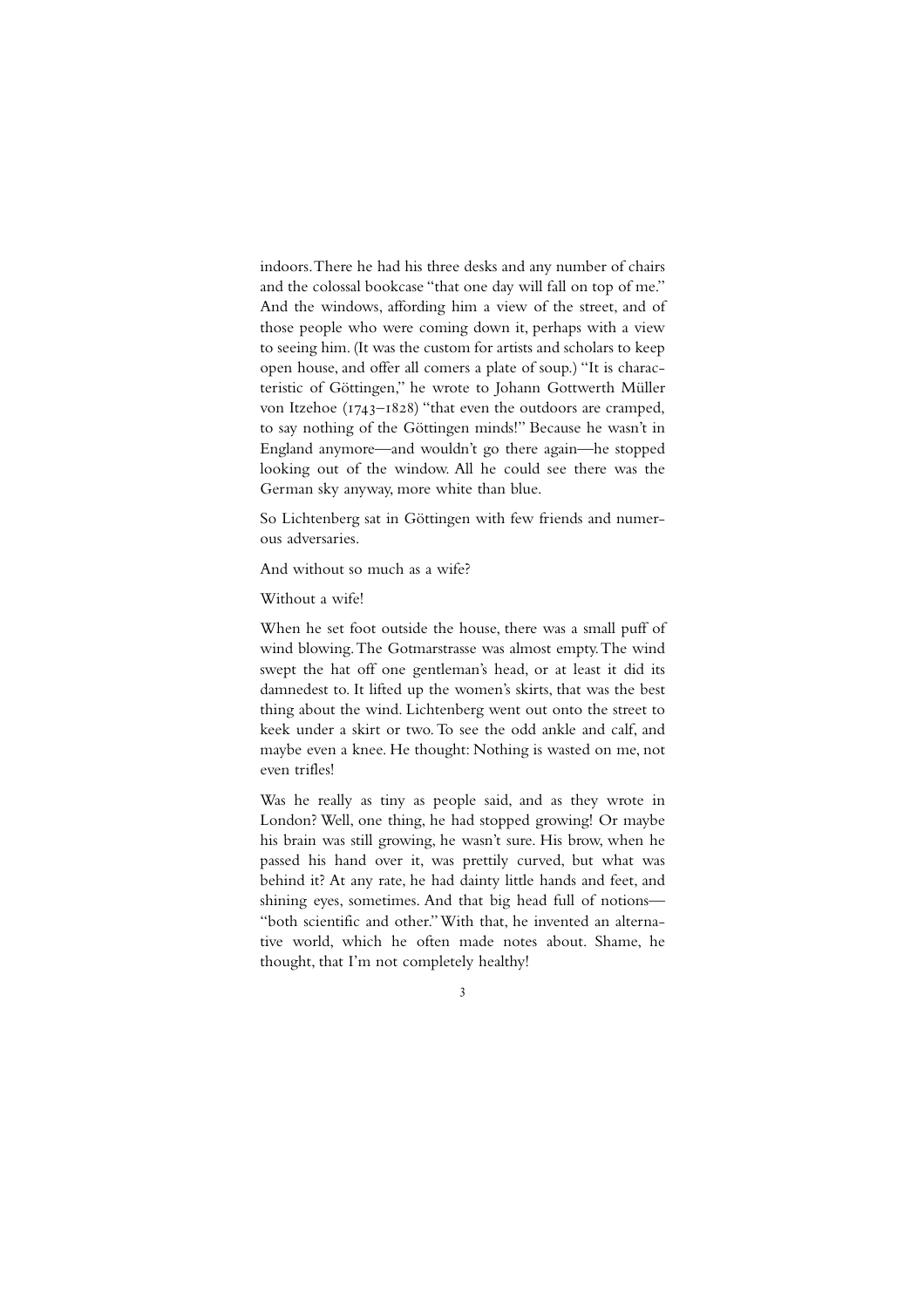#### What was the matter with the man?

Most often "an ague with fever."Then he pulled on his nightcap, and lay down in his wide empty bachelor's bed.There was a space next to him, but it wasn't possible to find a woman to occupy it. He pulled the blankets up to his throat, then his hunchback was gone. If his students came and called for him next door, he let them know: I'm grateful for the inexplicable popularity, but they're to leave me alone! I'm preoccupied with my body today, the other thing's closed! Or he was suffering from "hunchbackitis," which "left him incapable of the upright walk that is the leading characteristic of our species." Often when he should have been giving a lecture, his students had to go home empty-headed.

Once there was waiting for him in a coal-black coat a Professor Crome from Giessen, who revered him."As his listeners," wrote Crome, "depressed by so much youthful learning, finally emerged from the lecture room, Lichtenberg tottered down from his chair, and fell unconscious into the arms of his manservant Pesti. Pesti carried the little man onto the chaise and laid him down. Thinking he was in convulsions and on the point of death, I didn't want to disturb him further and was about to take my leave," wrote Crome."But his man assured me that he suffered this condition after most of his lectures, and it would pass soon enough. So I stayed, and we had a long and cordial discussion about electricity in rabbits, dogs and other hirsute mammals."

At any rate, Lichtenberg lay in bed a lot, wrestling with death.

"In case Heaven should really consider it necessary to withdraw me from circulation and put out a new version," he wrote to his friend Polycarp Erxleben (1744–1777), "I would like to give it one or two useful bits of advice, in particular concerning the form of my body and the overall design of the whole thing. Straighter,"he wrote,"altogether straighter!"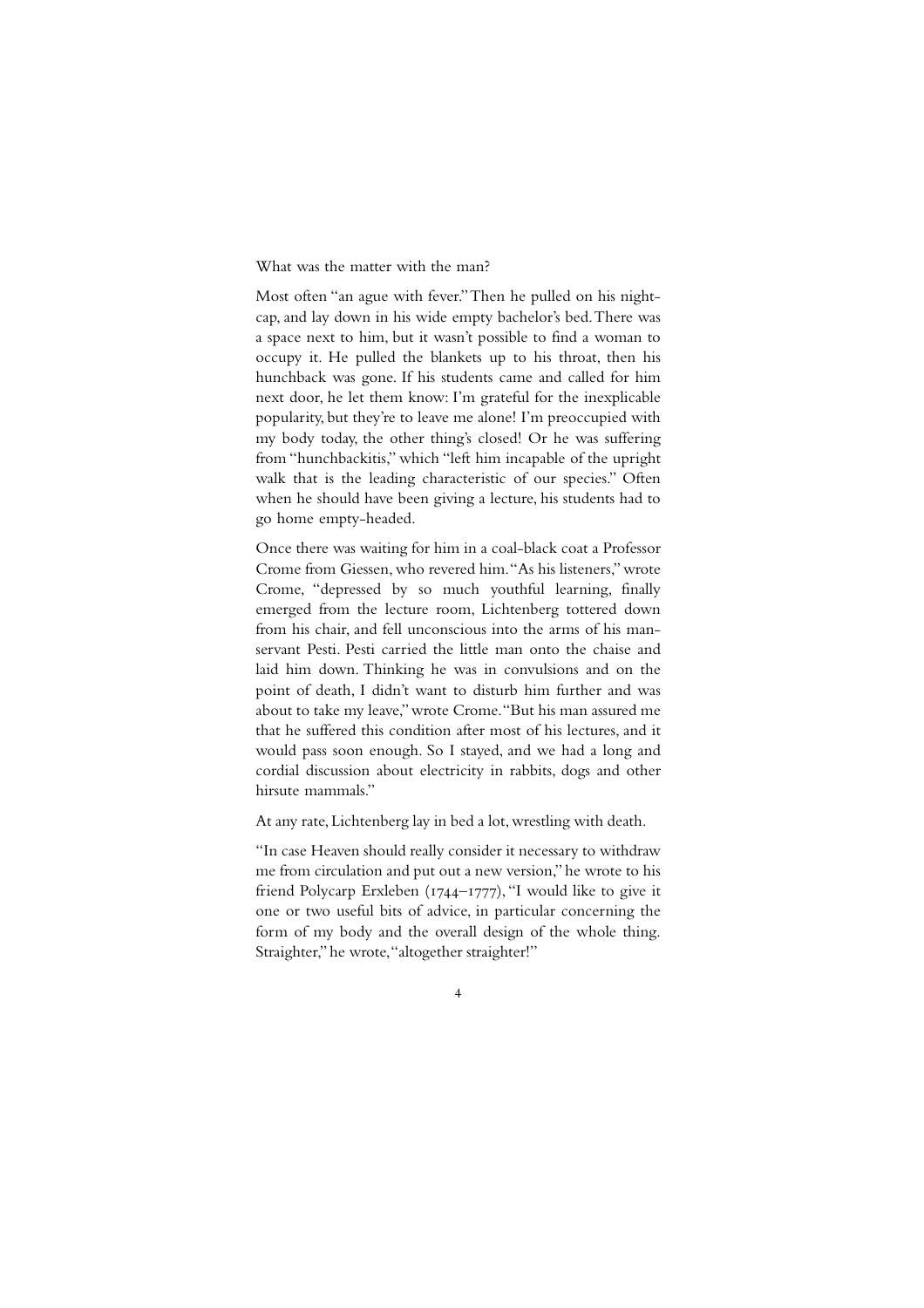It was a peculiarity of his that he was forever having to set out his ideas. It was an urge contained in his large, round and now almost bald, head. That's why he was so driven, why he was always looking for this thing or that. Not buried treasures or wigs—he was always looking for them too—but words, words! When he had found one, he would write it down on a piece of paper. He would take it over to the window. Then he would shake his head and say: No, not that one! and crossed it all out again. He was always on the lookout for something, for instance, cheap writing paper. Or a quill so he could scratch behind his ear.Or,continually,for a good friend,with whom he could walk, arm in arm, albeit rather lower, through the Barfusserstrasse, telling him the while what was on his mind. Or a mistress.

#### Eh? The little cripple?

#### Why ever not?

It was the eighteenth century, and he never managed to outlive it. He was now thirty-five years old and he looked in the mirror a lot. While there, he thought: I look younger! because, as already noted, he was vain as well. In the evening, he wore his lined cap which kept his brain nice and warm.That's where all his desires were, his dreams, his thoughts. He didn't really believe in the other Being any more. But if he should have the grace, and if he really did acquire a mistress . . . Maybe he would sleep better? Maybe his hunchback would go away, just not be there after a while? "I should not shed," wrote Lichtenberg,"a single tear for it!"

Such was the yearning he carried about with him, first up the Gotmarstrasse, and then back down it again, on the opposite side. God, he thought, the weight of that yearning! and he pulled his wig down a little. Then his brow was covered, his temples were gone from sight. His heart was still pounding, though, because he was walking so fast.

Where to, in God's name?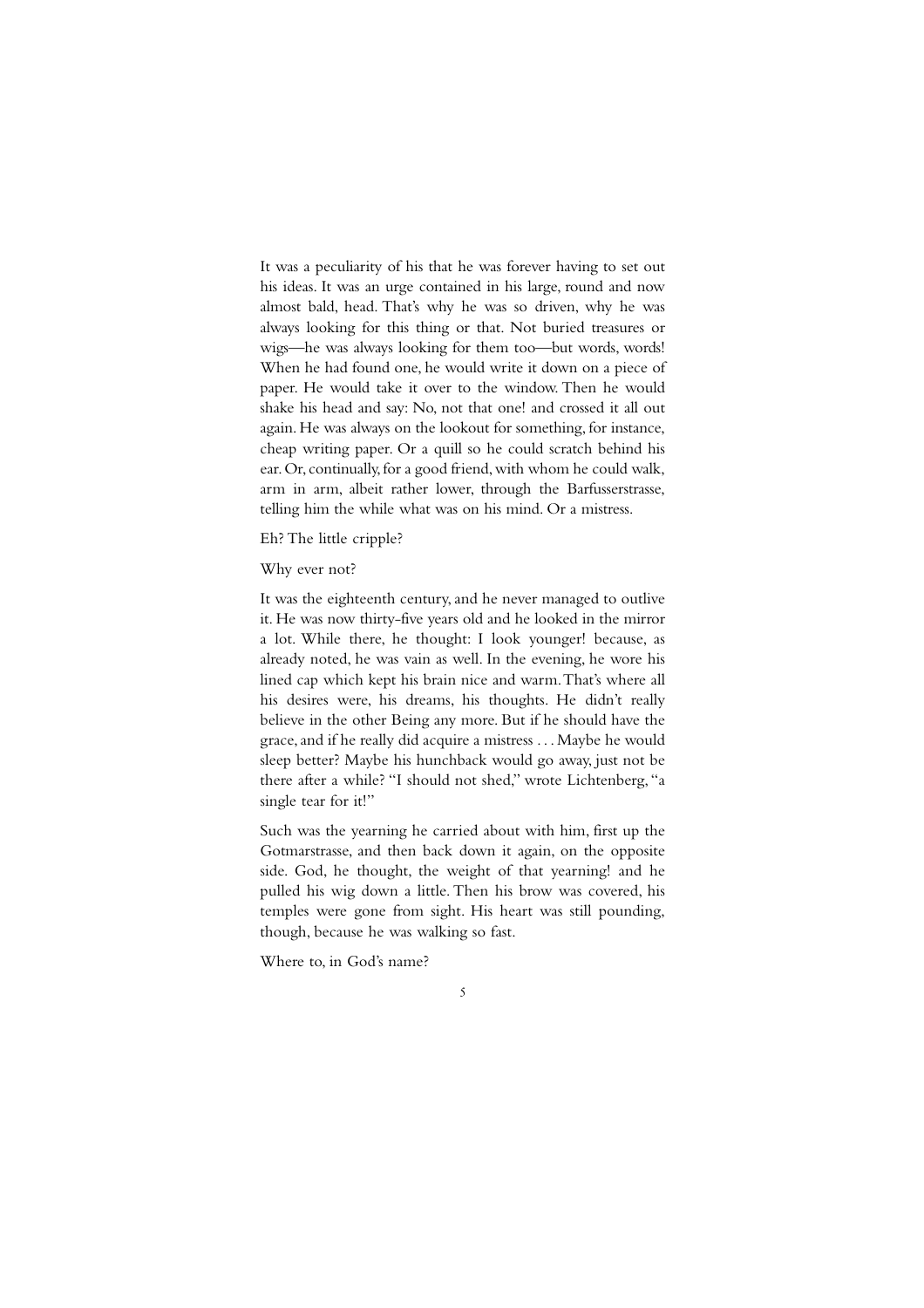To see his little ones.That would have been in 1777, more or less. Frederick the Great—the Great, is that right?—had invaded Bohemia with his forces.Unfortunately there were no battles. The Russians had got the better of the Turks on the Pruth, and now they occupied Wallachia. Lichtenberg sat around at home. He read books and wrote a little bit.

And he taught at the Kur Hanoverian University of Göttingen. That hadn't been in existence for very long. His lecture room was on the first floor, where he also lived, ate, slept, evacuated, and "had scientific dreams." Often he would have dreams of women as well.Then he would close his eyes and say: Oh! and they would file past him.When he saw one he liked the look of,he would dream of her for weeks.Then she would grow pale and dim, and another one came along. When he felt hungry during one of his lectures, he would say: I've had a scientific idea! And he would go to his kitchen and make himself some "very substantial" bread and butter.When he'd polished it off, he would return to his students, say: I'm back! and pick up just exactly where he'd left off. He had a hundred students.When he counted them sometimes, there were even a hundred and one. Or he only had ninety-nine, and he shook his head, because then someone would have overslept. Or one of them would have closed his eyes for the last time in the night.When it was time for the fellow to be buried, Lichtenberg exclaimed: Not that as well!

#### **[Text continues in printed book to p200; Afterword follows]**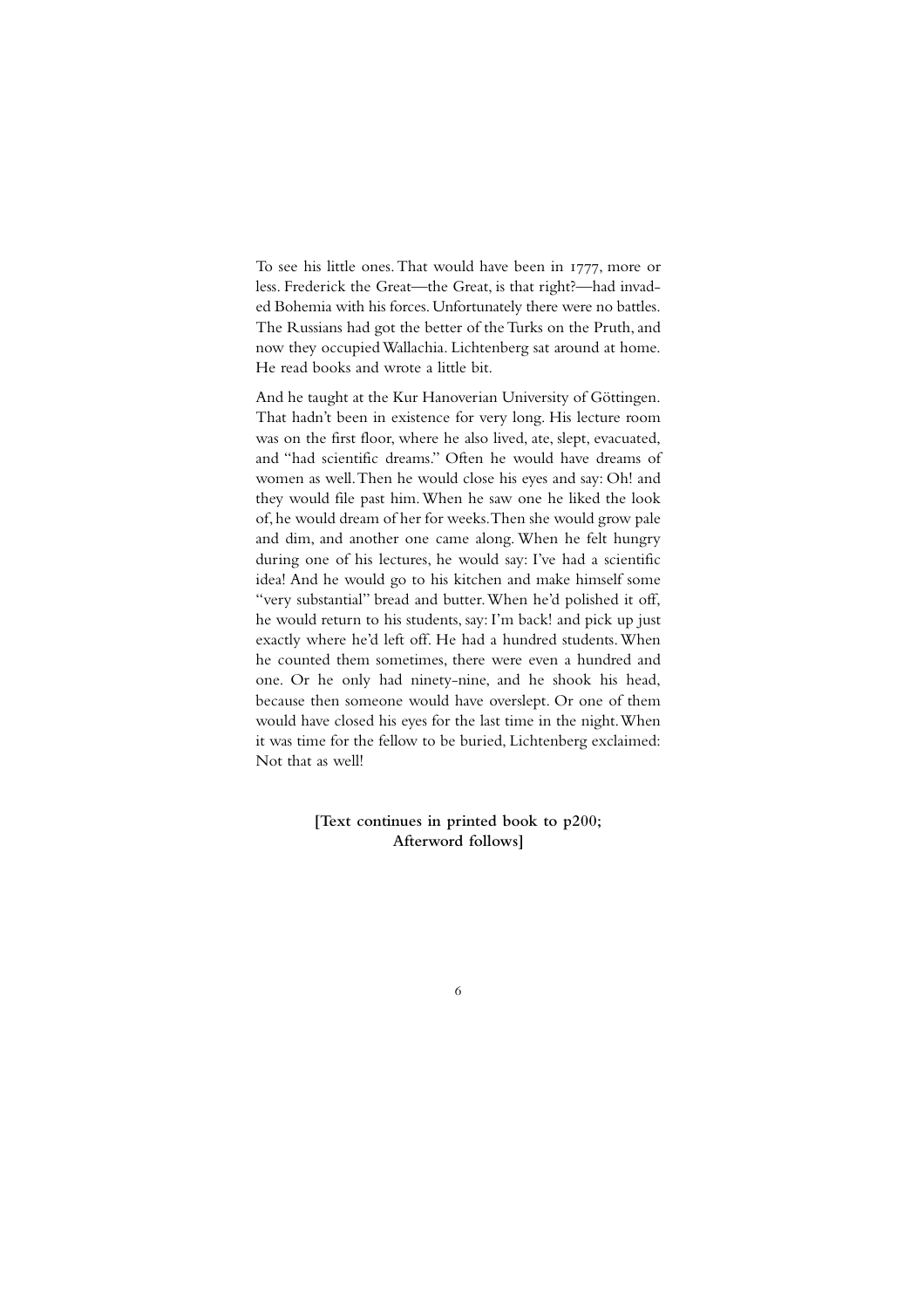### *Afterword*

SOMEONE SAID—YOU CAN PROBABLY THINK OF EXAMPLES—<br>that some or all or most novelists have one novel they keep writing over and over. My father had two. There were the books of generalized or particularized childhood (*Veilchenfeld, Our Conquest*), and there were the books about the problems of art and being an artist (*Our Forgetfulness,The Parable of the Blind,* the long stories about Walser, Lenz, Balzac, Casanova in *Balzac's Horse*). He wrote other books too (*The Spectacle at the Tower, Before the Rainy Season*), but they weren't *his*—or perhaps *him* to anything like the same degree. Intriguingly, his three last books, *The Film Explainer, Luck,* and *Lichtenberg & The Little Flower Girl* each, in different ways, managed to harness both tropes, art and childhood, and that may be a further reason why I was so determined to translate them.To me, they are a sort of very loose trilogy, and his apotheosis.

My father was always a writer—long before I was born—but circumstances, job, family, moving around—he was an itinerant professor of German lit., with four children—all conspired against his writing. Perhaps he couldn't see what to do, or what form to do it in. He deliberated.And he wrote plays and a great number of radio plays through the 1960s and 1970s.The result was that when his first prose book was published in 1979—he took his decisive impulse, as a number of English and American writers have since, from the Austrian, Thomas Bernhard—he gave every appearance of being a late starter.Thereafter, he was always a man in a hurry. He didn't know how long he had left,

\*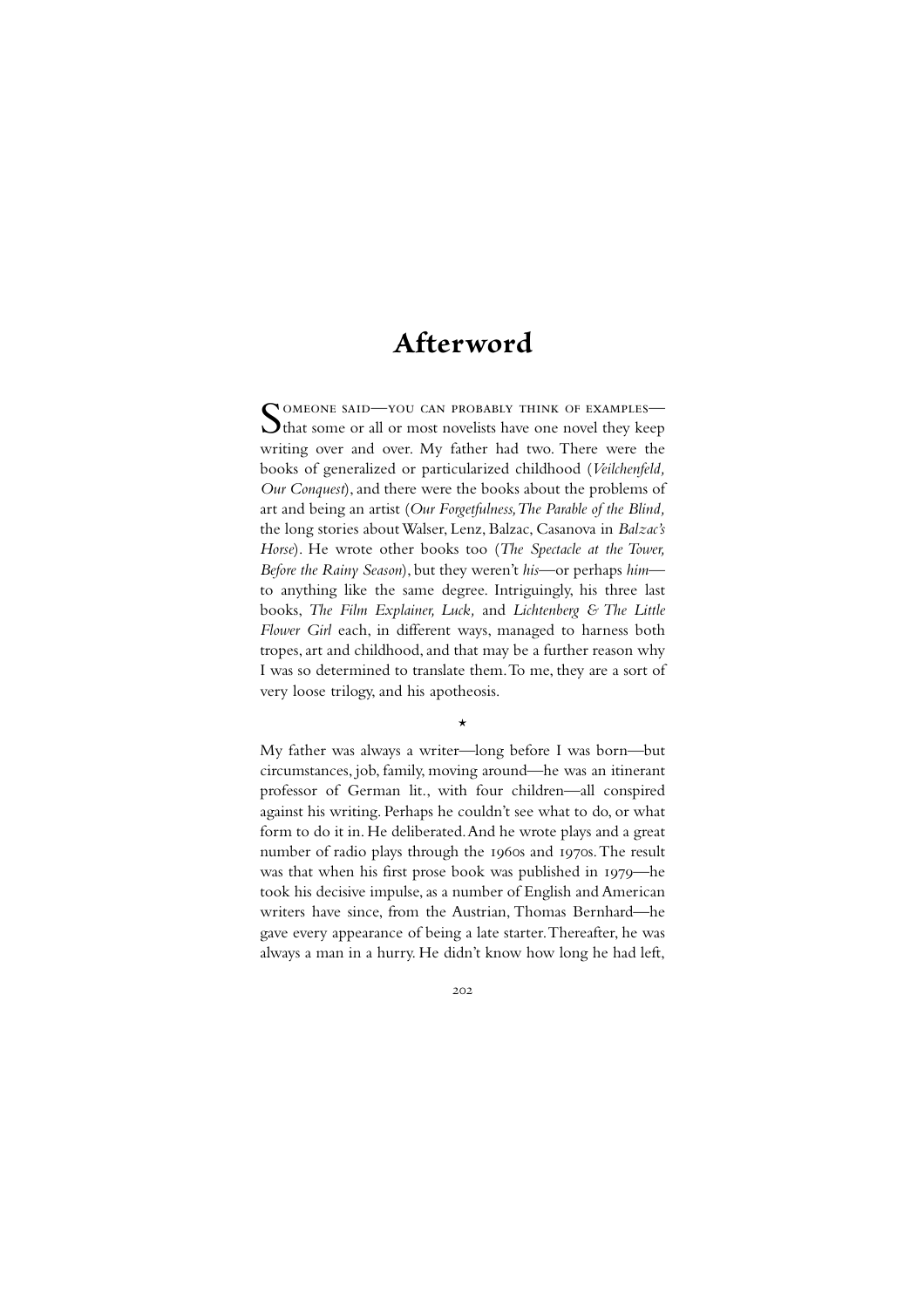but he knew it was unlikely to be the 30, 40, 50 years of a standard literary career. He pushed himself. He wrote very nearly a book a year. That's what presumably gave him a stroke at the age of 57—which, typically, he "worked off"—though it left him unable to read—and what killed him, though not until he had written another three books, which for me are the books at issue. "*Dieser freundliche, gehetzte Mensch*," as Michael Krüger his last publisher described him, "this friendly, driven man." The best way out may indeed, with Frost, be through, but through is still, as often as not, out.

#### \*

*Lichtenberg & The Little Flower Girl* wasn't intended to be his last book, but—unless he had been spared to write others (he was only 62 when he died)—it is hard to see how it might be improved upon in that capacity. Its last words I don't think can be improved. *Und dann?* And then? It's the sound of his author's engine, Scheherezade almost, still ticking and willing.The manuscript lay completed on his desk when he died on 1 July 1993. The date is Lichtenberg's birthday. (He was 251.) All writers' lives are more or less misshapen and more or less failed; nothing is worth what most of us put into it. Even the poets of war and liberation—Rupert Brooke, Byron, Apollinaire—end unfortunately or tawdrily. I feel nothing but pride and awe for my father, who put himself through these three last books, and ended *Und dann?*

\*

A note on technique. My father's prose is based on the scenes of dialogue he learned to write in his radio decades. There is very little description—staple of "classic" novel writing, but also, in anything less than the most gifted hands, source of so much ineffable boredom and fatuity for the reader—in his books. The set-ups are harsh, often confrontational, resonant with pain, humiliation, irony. The speech is jumpy, incisive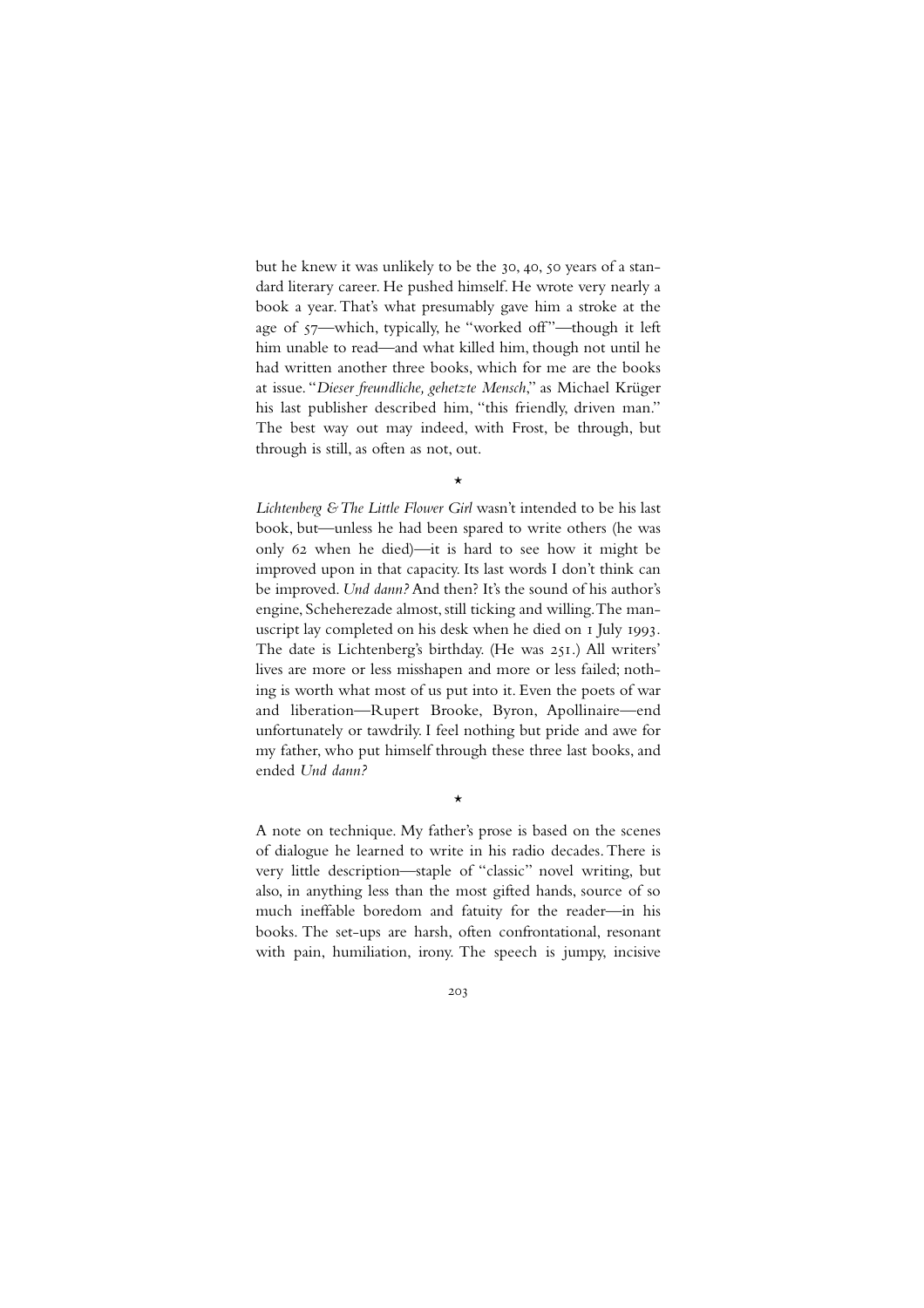beyond realism, stressed and tinged with the surreal or the macabre. If I can have people talking, he once said to me, I'm away. Over this he applied layerings of what one might call grammatical varnish.A scene is recollected, written down, told, played over another scene (often—I kid you not!—all four), and you get layer after layer of reported speech. (Very effective in German, less so in English where all verb endings sound like the imperfect.) That was also how they were written, built up and spun out and pasted together from version to version in the course of very many rewritings.That was in the early books.

Once he found himself unable to read, my father evolved a different method,and a whole new style.Where my mother indispensable to his whole enterprise, and never sufficiently to be praised—had previously typed up fair copies of his manuscripts, she now read drafts back to him, for him to correct and embellish aloud. Where previously the star of the show had been the grammar—my father had a rather undesired reputation for brilliant intricate syntax—the late books are different. The sentences and paragraphs are shorter, the confrontations more present, the scenes seem to ghost in and out, a bigger role falls to diction, to heckles and interjections, to personality. If the early books were like palimpsests, stories etched over stories, and all the verb endings and agreements correct and nailed down, the last three seem to float. Switches of speaker and scene, anonymous interjections, an effect of collage, facts and factoids, a strange vagueness or indeterminacy—are we in a one-off or a habitual scene? repetition or variation? it's often very hard to tell—tiny Brechtian or Shakespearian additions of props—the shoe buckles and bonnets here, the wigs and underthings, the meat, the soup, the apples—questions, prompts, exclamations."It was summer again—or it was still summer." I don't know of anything like them in literature. (Maybe Georg Büchner's extraordinary fragment, "Lenz"; or Penelope Fitzgerald's last, great novel *The Blue Flower,* about Novalis.) I have to say I have loved translating these books, their abruptness, their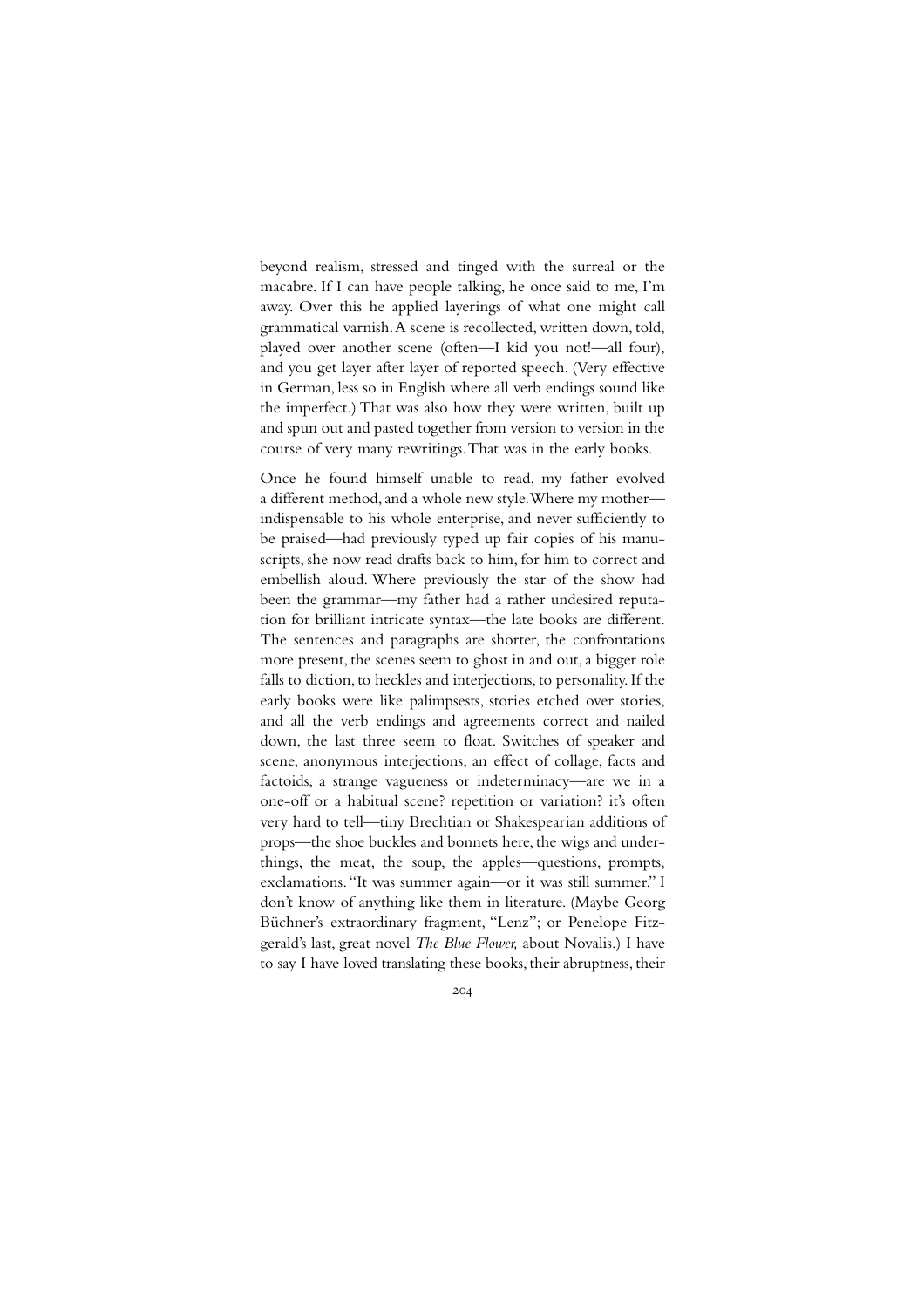wild comedy and ringing bathos, their emotionalism and vocal quality. I was working on the first of them, *The Film Explainer,* when my father died. My determination to complete the "set" was as strong as anything I've felt in writing.

\*

A word, too, on Lichtenberg. As you may have gathered by now, not a hoax or an invention. Not a "character," though of course he is that too. Unless you're a Germanist, a lover of aphorisms, or a student of *ur*-science, you might be forgiven for not knowing.A real person. Georg Christoph Lichtenberg. (1742–1799), as my father might have said.The youngest of seventeen children, most of whom died in infancy. Malformed spine. Studied mathematics and science, visited England twice, in the epistolary swim of the international science of the time.A card of the Enlightenment. Further a note-taker and heterogeneous scribbler, who kept what he called *Sudelbucher* or "wastebooks"—the term is from contemporary bookkeeping, a preliminary record of commercial transactions—for his own amusement, never for publication. Goethe, Heine, Schopenhauer,Tolstoy, and Einstein —among others—all championed him later; to Nietzsche his *Aphorisms* was one of the four great books by a German. (They are available in English, warmly recommended, edited and translated by R. J. Hollingdale, in the NYRB classics series.)

Substantial parts of his life and thoughts, as given in *Lichtenberg & The Little Flower Girl,* are "true." Mathematics, science, Göttingen, England, the wastebooks. Some—but not all—of the aphorisms are *echt* and therefore lifted."A book is a mirror. If a monkey looks into it . . ." is."The only manly attribute I have decency unfortunately prevents me from displaying," a little surprisingly, is. "Apparently they're coming back, the birds! It said so in the paper! Not the same ones, of course, Nature's swapped them round," presumably isn't. (The great thing about these isn't their genuineness or not, but their availability as a further form of expression, as a currency—like toy money.) The